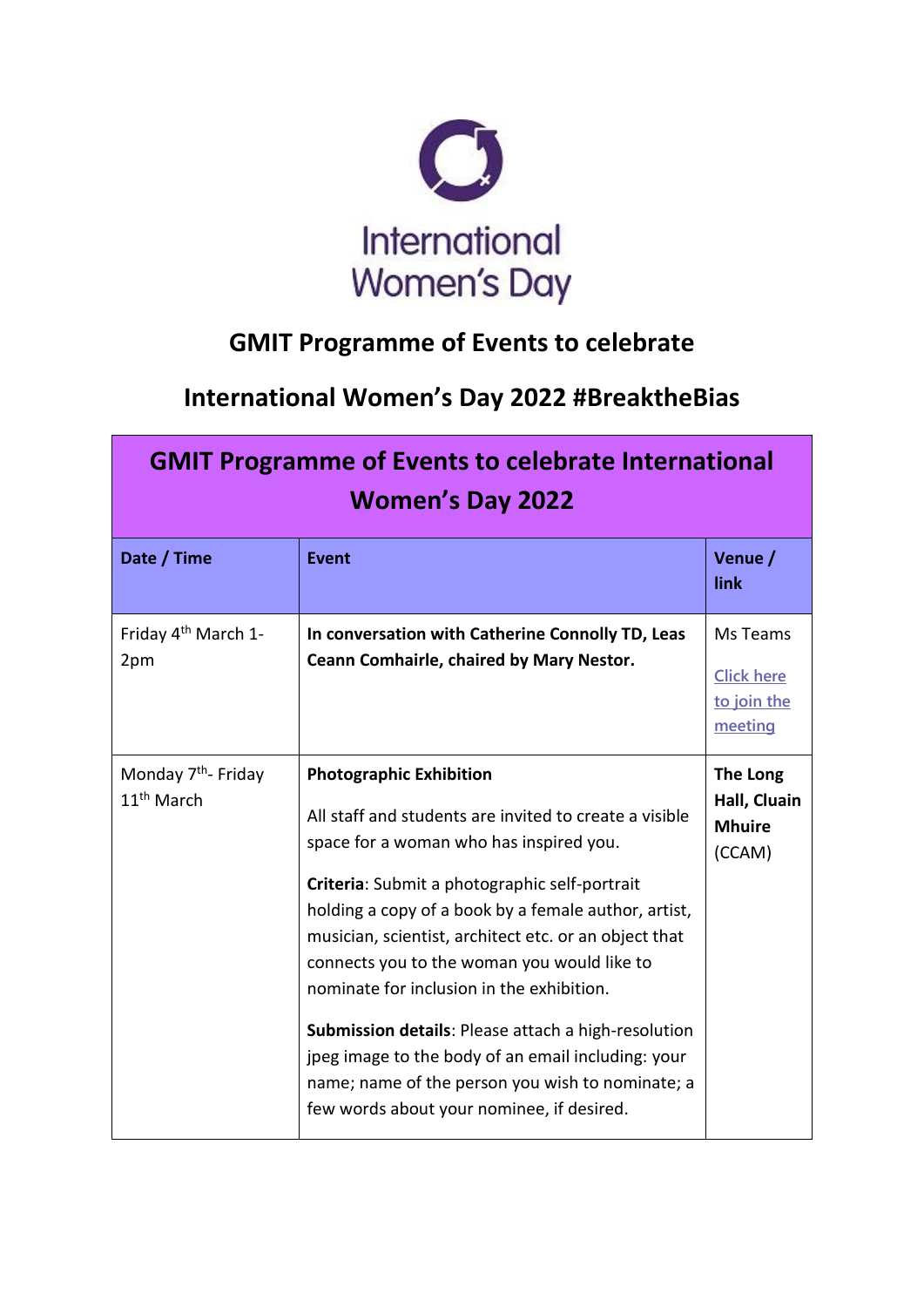|                                         | Email your submission to geraldinep.obrien@gmit.ie or                                                                                                                                                                                                                                                                            |                                                             |
|-----------------------------------------|----------------------------------------------------------------------------------------------------------------------------------------------------------------------------------------------------------------------------------------------------------------------------------------------------------------------------------|-------------------------------------------------------------|
|                                         | gillian.christie@gmit.ie by 2pm on Friday 4th March,                                                                                                                                                                                                                                                                             |                                                             |
|                                         | 2022.                                                                                                                                                                                                                                                                                                                            |                                                             |
|                                         |                                                                                                                                                                                                                                                                                                                                  |                                                             |
| Tuesday 8 <sup>th</sup> March,          | <b>Coffee &amp; Ruminations</b>                                                                                                                                                                                                                                                                                                  | <b>MS Teams</b>                                             |
| 10.30-11am                              | Dr Ann Foley, GMIT Letterfrack : 'Humour: An<br>effective tool to navigate, resist or reinforce<br>everyday sexism.'<br>Join us for your coffee break! Ann will focus on one                                                                                                                                                     | <b>Click here</b><br>to join the<br>meeting                 |
|                                         | of the findings from her PhD, namely, the ways in<br>which humour is used as a tool to navigate, resist,<br>or reinforce everyday sexism.                                                                                                                                                                                        |                                                             |
| Tuesday 8 <sup>th</sup> March 12-       | Ruth Lennon, Dept of Computing, Letterkenny                                                                                                                                                                                                                                                                                      | <b>MS Teams</b>                                             |
| 1pm                                     | <b>Institute of Technology</b>                                                                                                                                                                                                                                                                                                   | <b>Click here</b>                                           |
| Tuesday 8 <sup>th</sup> March 1-<br>2pm | 'Breaking Bias in STEMM'                                                                                                                                                                                                                                                                                                         | to join the<br>meeting                                      |
|                                         | Ruth Lennon is the Chair of the ACM-W Europe<br>promoting and supporting women in computing.<br>She is a DevOps specialist who lecturers at<br>LYIT. She has worked on diversity projects with the<br>ACM, IEEE, AnitaB and many others, highlighting<br>the vital role that women can play in any technical<br>team.            |                                                             |
|                                         | <b>Women in History Seminar</b><br>This seminar consists of a series of short<br>presentations on some interesting aspects of<br>historical female figures - Chaired by Dr Deirdre<br>Garvey<br>"Lady Colin Campbell: The Lady Whom the Butler<br>saw" by Dr Fiona White<br>"Marie Cardinal: creativity, autonomy and telling it | In person<br>event on<br><b>Mayo</b><br>campus,<br>room TBC |
|                                         | as it is" by Jacqueline Dempsey<br>"Women in late medieval art in the west of<br>Ireland" by Dr Yvonne McDermott                                                                                                                                                                                                                 |                                                             |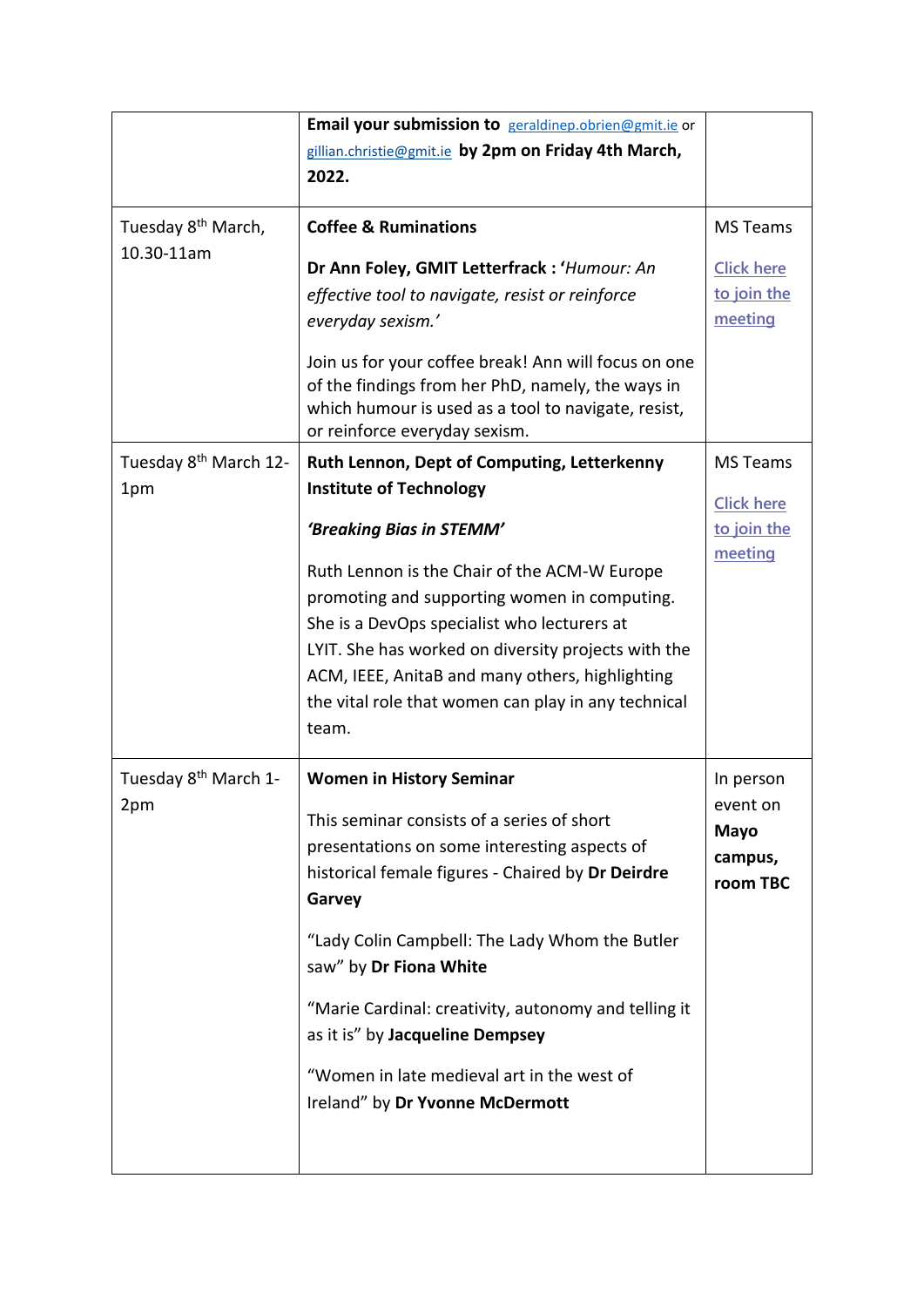| Tuesday 8 <sup>th</sup> March, 1-<br>2pm  | The interim committee of the ATU University<br>Women's Network - Sligo Branch would like to<br>welcome you to the launch of the Network<br>Professor Sonja Tiernan from the University of<br>Otago and author of 'Irish Women's Speeches:<br>Voices that Rocked the System' (2021, UCD) will<br>formally launch the network in person and online.<br>The launch will be in hybrid format with a QR code<br>embedded in the poster that can be scanned to<br>join the meeting - link below as well.                                                                                                                                                                                                                            | <b>MS Teams</b><br><b>Click here to</b><br>join the<br>meeting      |
|-------------------------------------------|-------------------------------------------------------------------------------------------------------------------------------------------------------------------------------------------------------------------------------------------------------------------------------------------------------------------------------------------------------------------------------------------------------------------------------------------------------------------------------------------------------------------------------------------------------------------------------------------------------------------------------------------------------------------------------------------------------------------------------|---------------------------------------------------------------------|
| Tuesday 8 <sup>th</sup> March 2-<br>3pm   | Ms Joan C. Johnson, in connection with GMIT<br>Letterfrack, with deliver a guest talk celebrating<br>Sophia Sturge and the Connemara Basket Industry<br>in Letterfrack 1888 - 1905.                                                                                                                                                                                                                                                                                                                                                                                                                                                                                                                                           | <b>MS Teams</b><br><b>Click here</b><br>to join the<br>meeting      |
| Wednesday 9 <sup>th</sup><br>March, 2-5pm | Workshop celebrating IWD - facilitated by Luci<br><b>Kershaw</b><br>Luci Kershaw is a visual artist working mainly in<br>social art practice and a proud alumnus of GMIT<br>(Mayo). Using video, sound, written and verbal<br>testimony, she looks at the power of nostalgia,<br>observing reminiscences, through words, sounds,<br>images or silences. She is currently exploring<br>memory, identity and grief.<br>This workshop invites anyone identifying as a<br>woman to think of an image or item that<br>represents empowerment to them. Sharing these<br>images, the stories and experiences behind them,<br>we will then consider how we can put these<br>together and create a collective image of<br>empowerment. | <b>Mayo</b><br>campus,<br><b>Rm P011</b><br>(in person<br>workshop) |